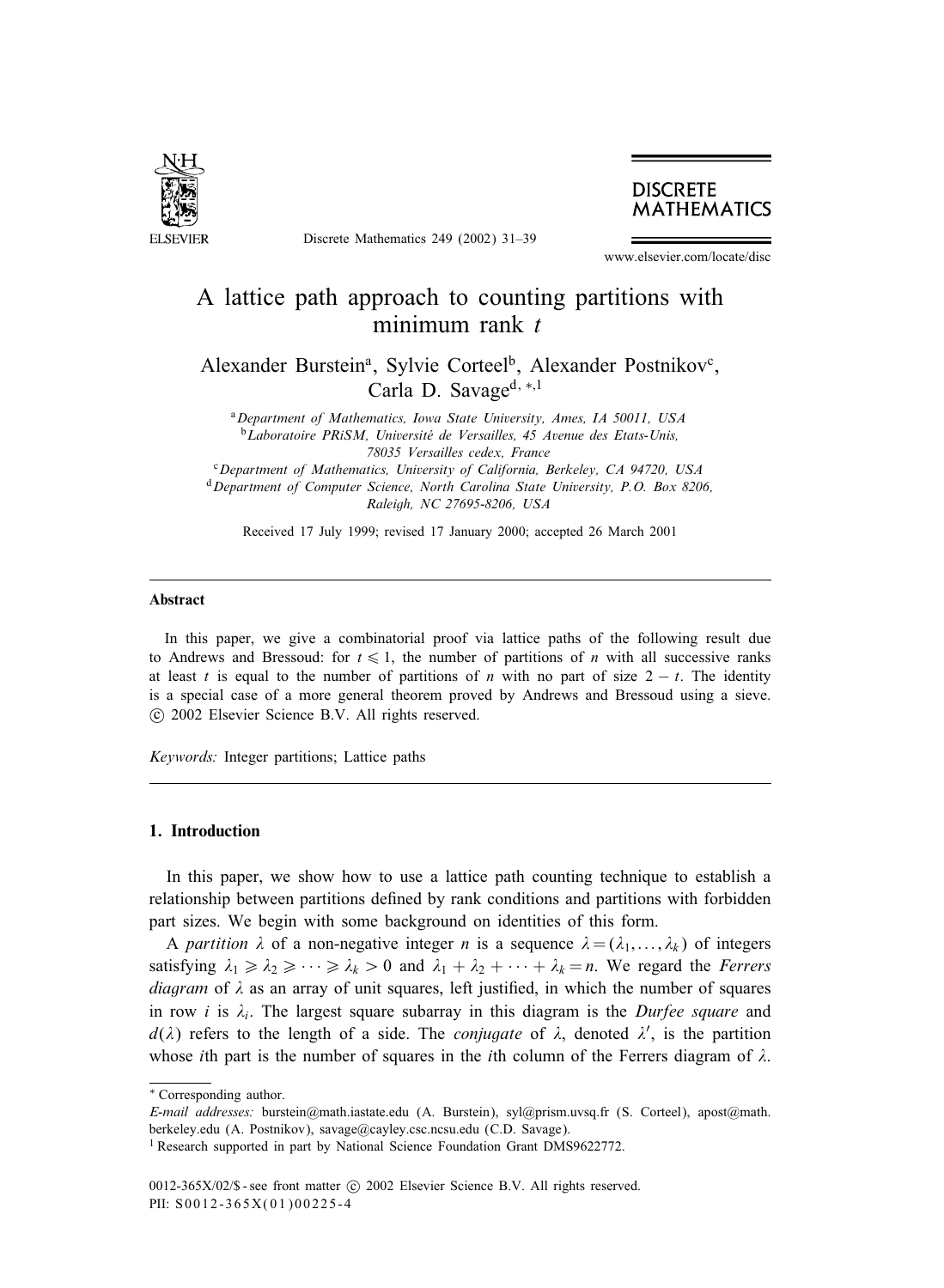The *successive ranks* of  $\lambda$  are the entries of the sequence  $(\lambda_1 - \lambda'_1, \dots, \lambda_d - \lambda'_d)$ , where  $d = d(\lambda)$  [1,7].

In [2] Andrews proved Theorem 1 below, showinga relationship between partitions defined by a constraint on the successive ranks and partitions defined by a congruence condition on the parts. Theorem 1 is a significant generalization of the Rogers– Ramanujan identities [12] which can be interpreted in this framework. Andrews' original result was for odd moduli M, but Bressoud proved in  $[3]$  that the result holds for even moduli as well.

**Theorem 1.** For integers M, r, satisfying  $0 < r < M/2$ , the number of partitions of n *whose successive ranks lie in the interval*  $[-r+2, M-r-2]$  *is equal to the number of partitions of* n *with no part congruent to* 0; r; *or* −r *modulo* M.

Andrews used a sieve technique to prove Theorem 1. No bijective proof is known. For the special case of the Rogers–Ramanujan identities  $((r, M) = (1, 5)$  and  $(r, M)$  $= (2, 5)$ ) Garsia and Milne used their involution principle to produce a bijection [9], which, though far from simple, was the first bijective proof of these identities.

Recently, Theorem 1 attracted the attention of the graph theory community when Erdös and Richmond made use of it to establish a lower bound on the number of graphical partitions of an integer n [8]. A partition is *graphical* if it is the degree sequence of some simple graph. It was observed in [8] that the conjugate of a partition with all successive ranks positive is always graphical and that setting  $r = 1$  and  $M =$  $n + 2$  in Theorem 1 gives:

Corollary 1. *The number of partitions of n with all successive ranks positive is equal to the number of partitions of n with no part* '1'.

Rousseau and Ali felt that since Corollary 1 is such a special case of Theorem 1, it should have a simple proof. In [13] they give a generating function proof which makes use of a generating function of MacMahon for plane partitions and an identity due to Cauchy. Venkatraman and Wilf, using a generating function for plane partitions due to Bender and Knuth, with the help of  $q$ -Ekhad, verified that Corollary 1 remains true when the number of parts is fixed  $[14]$ . In  $[6]$  a simple bijective proof of Corollary 1 was given, inspired by a result of Cheema and Gordon [5]. It turns out that a (different) bijection can be recovered from a result of Burge [4]. Setting  $M = n + r + 1$ and  $r = 2-t$  in Theorem 1 gives the following generalization of Corollary 1. A bijective proof appears in [6].

**Corollary 2.** For  $t \leq 1$ , The number of partitions of *n* with all successive ranks at *least t is equal to the number of partitions of n with no part*  $2 - t$ .

- So, for example, the number of partitions of 7 with all successive ranks at least  $-1$ :
	- $\{(7),(6,1),(5,2),(5,1,1),(4,3),(4,2,1),(4,1,1,1),(3,3,1),(3,2,2),(3,2,1,1)\}\$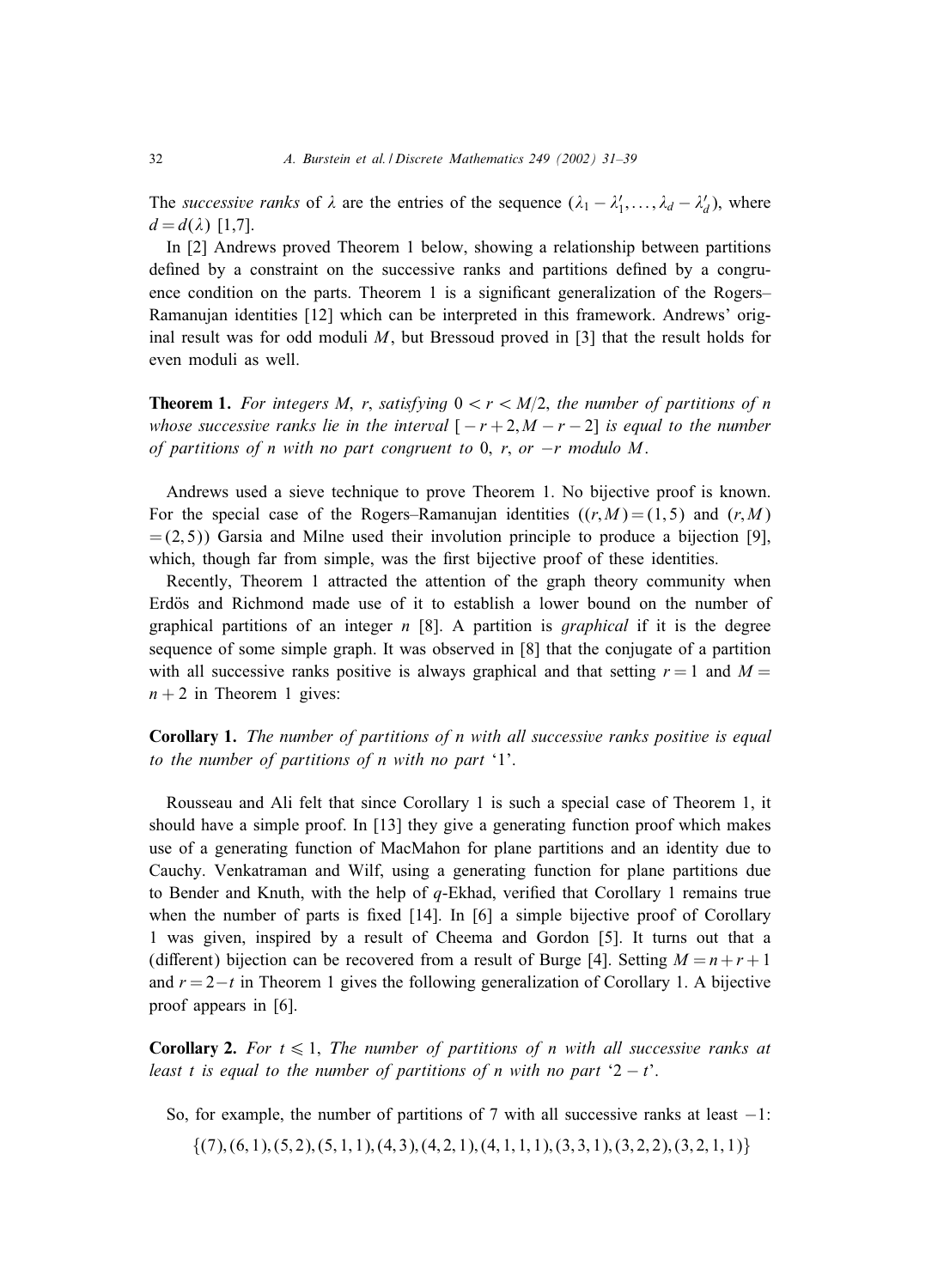

Fig. 1. A north–east lattice path p and the associated partition  $\lambda(p) = (5, 5, 3, 1)$ .

is the same as the number of partitions of 7 with no part 3:

 $\{(7),(6,1),(5,2),(5,1,1),(4,2,1),(4,1,1,1),(2,2,2,1)\}$ 

 $(2, 2, 1, 1, 1), (2, 1, 1, 1, 1), (1, 1, 1, 1, 1, 1, 1).$ 

In this paper, we show how to use a lattice path counting argument to give simple proofs of Corollaries 1 and 2 and several generalizations (all previously known).

In Section 2, we state and prove the 'lattice path identity' and then derive its consequences in Section 3.

## 2. Lattice paths

For integers  $x_1 \le x_2$  and  $y_1 \le y_2$ , define a *north–east lattice path*  $p[(x_1, y_1) \rightarrow$  $(x_2, y_2)$ ] to be a path in the plane from  $(x_1, y_1)$  to  $(x_2, y_2)$  consisting of unit steps north and east. The region enclosed by p and the lines  $x = x_1$ ,  $x_2$ , and  $y = y_2 + 1$  can be regarded as the Ferrers diagram of a partition  $\lambda_p$  (see Fig. 1). Let  $a(\lambda_p)$  denote the *area* of this region. In this way, we get a bijection between north–east lattice paths  $[(x_1, y_1) \rightarrow (x_2, y_2)]$  and partitions whose Ferrers diagram fits in an  $(x_2 - x_1)$ by  $(y_2 - y_1 + 1)$  box. Two lattice paths are called *non-crossing* if they have no point in common. Let  $P(n, k)$  be the set of partitions of n with k parts and let  $P(n, k, l)$ ,  $P(n, k, > l)$ , and  $P(n, k, \leq l)$  be, respectively, those partitions in  $P(n, k)$  with largest part  $l$ , those with largest part greater than  $l$ , and those with largest part at most  $l$ . Let  $R_{\geq t}(n,k)$  be the set of partitions in  $P(n,k)$  with all successive ranks at least t and similarly for  $R_{\geq t}(n, k, l)$  and  $R_{\geq t}(n, k, l)$ .

**Theorem 2** (Lattice path identity). *For*  $t \le 1$ ,

$$
|R_{\geq t}(n,k)| = |P(n,k, > k+t-1)| - |P(n-2+t,k-2+t, > k+1)|. \tag{1}
$$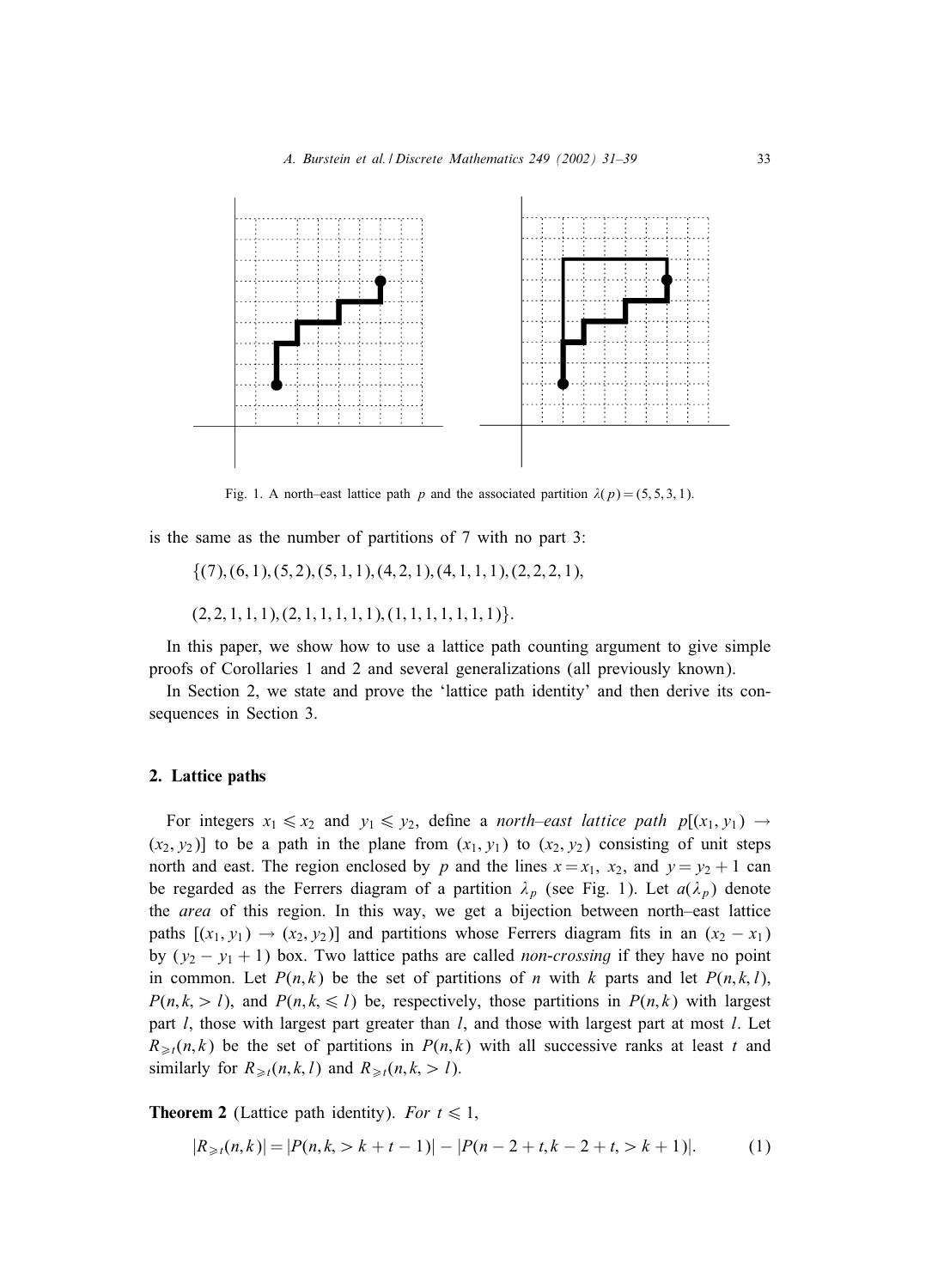

Fig. 2. For  $t = -2$ , (a) partition  $\lambda$  with  $d = 5$ ,  $k = 11$ ,  $l = 9$ , and all ranks at least t and (b) the associated lattice paths  $p_{v'}$  and  $p_{\mu}$ .

**Proof.** Let  $\lambda$  be a partition in  $P(n, k, l)$  with Durfee square size d and define partitions  $\mu$  and v by  $\mu = (\lambda_1 - d, \lambda_2 - d, ..., \lambda_d - d)$  (allowing entries to be 0 if necessary) and  $v = (\lambda_{d+1}, \lambda_{d+2},..., \lambda_k)$ . Note that for  $t \leq 1$  and  $l - k \geq t$  the lattice paths

$$
p_{\mu}[(1-t,0) \to (1-t+l-d,d-1)]
$$

and

$$
p_{v'}[(0,1)\rightarrow (k-d,d)],
$$

associated with  $\mu$  and  $v'$ , are non-crossing if and only if  $\mu_i - v'_i \geq t$  for  $i = 1, ..., d$ , that is,  $\lambda \in R_{\geq t}(m, k, l)$  (see Fig. 2).

Now, assume  $l-k \geq t$ . (Otherwise, no partition in  $P(n, k, l)$  is in  $R_{\geq t}(n, k, l)$ .) Then to count the partitions in  $R_{\geq t}(n, k, l)$  with Durfee square size d we subtract from  $|P(n, k, l)|$  the count of those partitions in  $P(n, k, l)$  with Durfee square size d whose corresponding pairs  $(\mu, v')$  give rise to a pair of *crossing* lattice paths. We count them using the method of Gessel and Viennot  $[10,11]$ .

Let  $p_{\mu}[(1 - t, 0) \rightarrow (1 - t + l - d, d - 1)]$  and  $p_{\nu'}[(0, 1) \rightarrow (k - d, d)]$  be crossing lattice paths associated with the pair  $(\mu, v')$  corresponding to a partition  $\lambda \in P(n, k, l)$ with Durfee square size  $d$ . We find the first point of intersection of these paths (moving north–east) and exchange the parts of those paths before the first intersection to obtain a pair of paths  $q[(1-t,0) \rightarrow (k-d,d)]$  and  $r[(0,1) \rightarrow (1-t+l-d,d-1)]$  (see Fig. 3).

Let the partitions  $\tilde{\mu}$  and  $\tilde{\nu}$  be such that  $(\tilde{\mu}, \tilde{\nu}')$  is the pair of partitions associated with the lattice paths  $r$  and  $q$ , respectively. Then

$$
a(\tilde{\mu}) + a(\tilde{v}) = a(\mu) + a(v) - (1 - t),
$$
\n(2)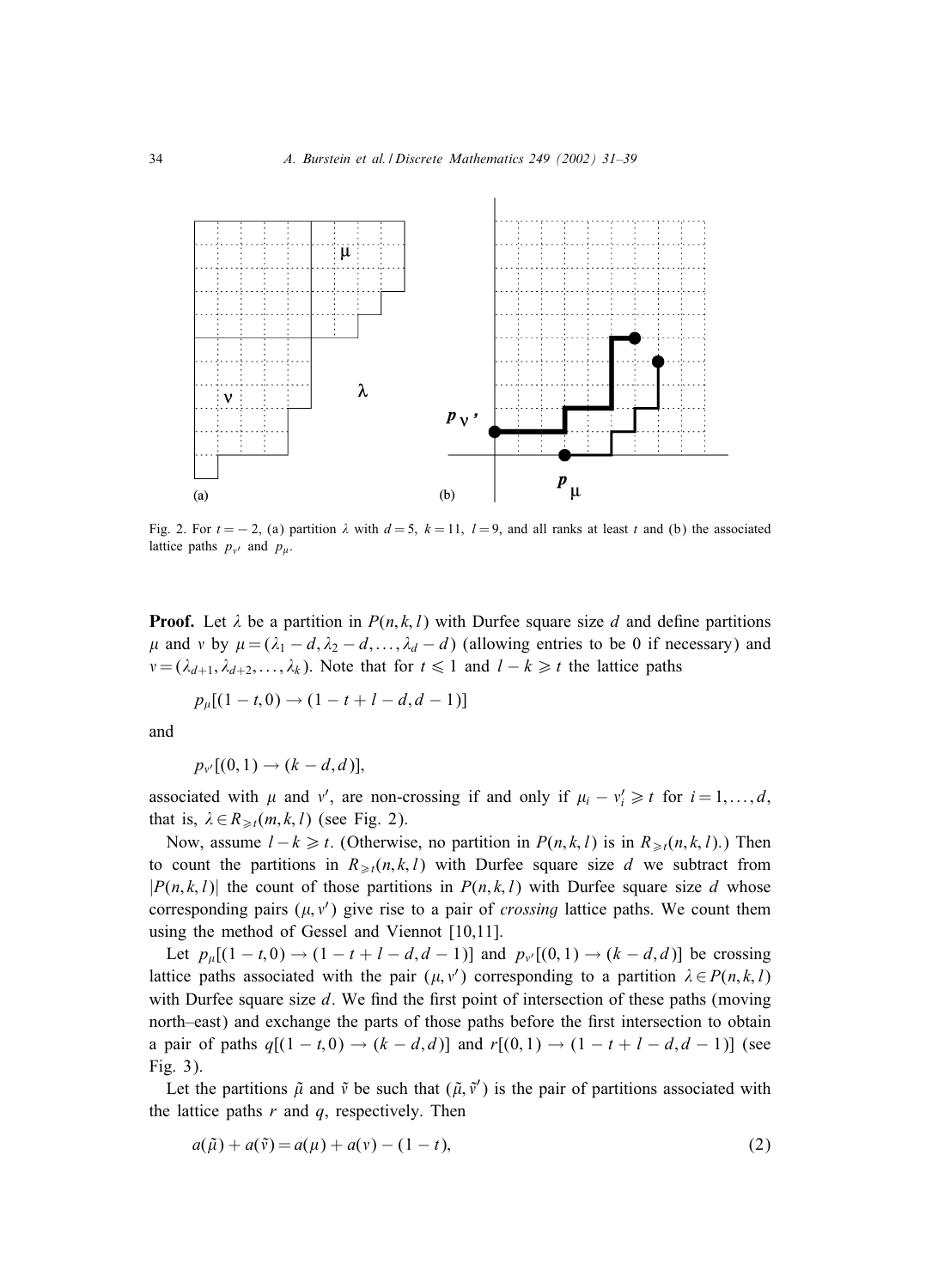

Fig. 3. For  $t = -2$ , (a) crossing paths corresponding to  $\lambda$  and (b) the paths after swapping, together with their corresponding  $\tilde{\lambda}$ .

since all the unit squares in both sums of the associated areas are counted with the same multiplicities except for the area defined by  $0 \le x \le 1 - t$ ,  $d \le y \le d + 1$ . This area is counted once by the right-hand sum of areas (as part of  $a(v)$ ) and not counted by the left-hand sum. Hence,

$$
a(\tilde{\mu}) + a(\tilde{\nu}) = n - d^2 - (1 - t).
$$

Now, associate to the pair  $(\tilde{\mu}, \tilde{v}')$  the partition  $\tilde{\lambda}$  obtained by taking a  $(d-1) \times (d+1)$ rectangle (of area  $d^2 - 1$ ) and adjoining  $\tilde{\mu}$  to the east and  $\tilde{\nu}$  (the conjugate of  $\tilde{\nu}'$ ) to the south. Then  $\tilde{\lambda}$  has the largest part

$$
(l-d) + (1-t) + (d+1) = l + 2 - t;
$$

the total area of  $\tilde{\lambda}$  is

$$
(d2 - 1) + (n - d2 - (1 - t)) = n - (2 - t);
$$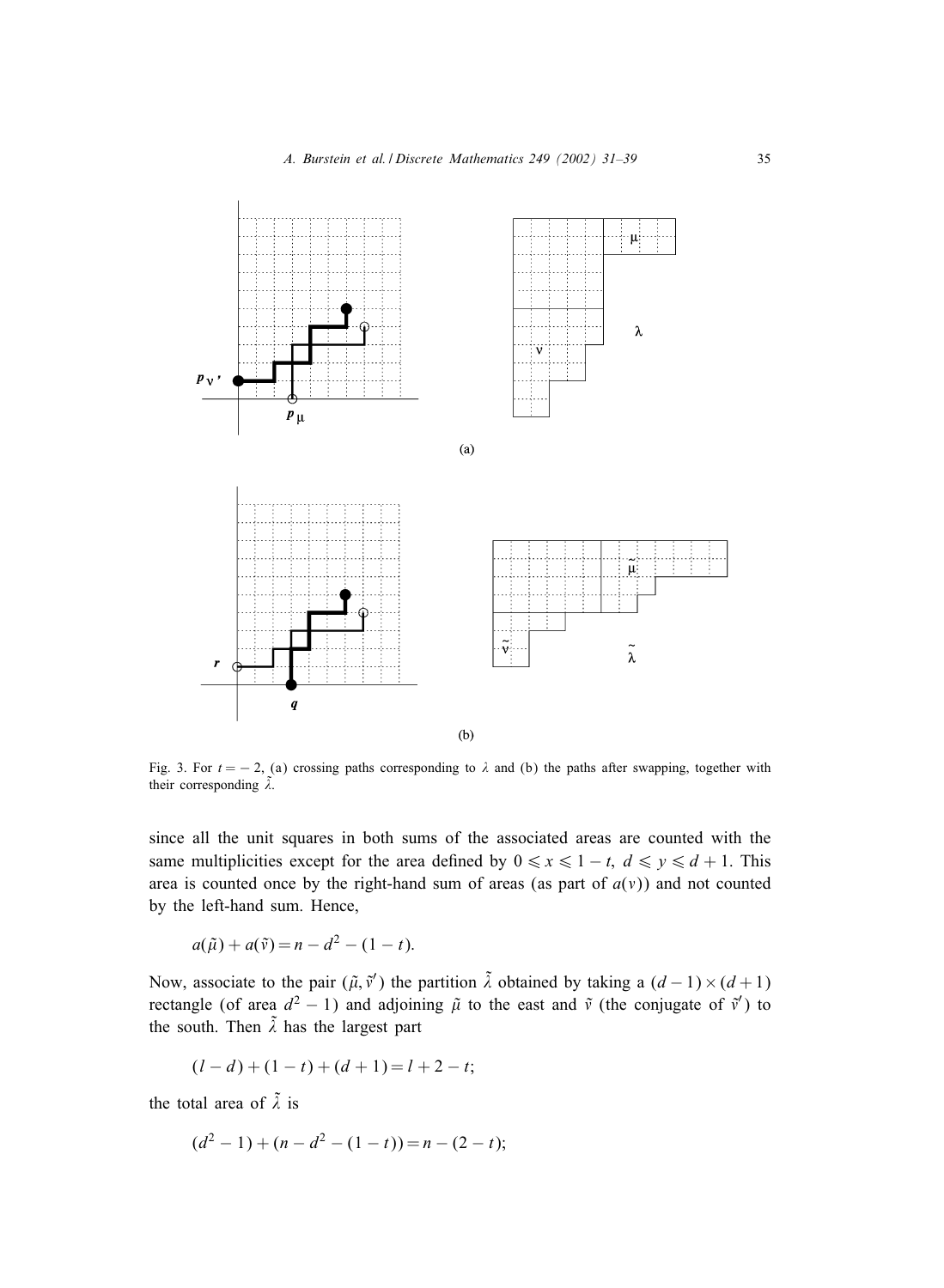and the number of parts of  $\tilde{\lambda}$  is

$$
((k-d)-(1-t))+(d-1)=k-(2-t).
$$

So,  $\tilde{\lambda}$  is a partition in  $P(n-2+t, k-2+t, l+2-t)$  in which d is the largest integer for which the Ferrers diagram of  $\tilde{\lambda}$  contains a  $(d-1) \times (d+1)$  subarray. Conversely, any such partition in  $P(n-2+t, k-2+t, l+2-t)$ , by removing the partitions to the east and south of the  $(d-1) \times (d+1)$  rectangle, corresponds to a pair of lattice paths  $[(1 - t, 0) \rightarrow (k - d, d)]$  and  $[(0, 1) \rightarrow (1 - t + l - d, d - 1)]$ , which must necessarily cross since, because  $l - k \geq t$ ,

$$
1-t+l-d \geqslant 1+k-d > k-d.
$$

Summing over all values of d gives, for  $t \leq 1$  and  $l - k \geq t$ ,

$$
|R_{\geq t}(n,k,l)| = |P(n,k,l)| - |P(n-2+t,k-2+t,l+2-t)|.
$$

Finally, summing over all  $l \geq k + t$  gives exactly (1).  $\Box$ 

### 3. Consequences

Let  $R_{\geq t}(n)$  denote the set of partitions of n with all successive ranks at least t and, as in the previous section, let  $R_{\geq t}(n, k)$  denote those with exactly k parts. Similarly, let  $R_{=t}(n)$  denote the set of partitions of n with minimum rank *equal to t* and  $R_{=t}(n,k)$ denote those with k parts.  $P(n)$  is the set of all partitions of n. Let  $P_s(n)$  denote the set of partitions of *n* with no part 's' and  $P_s(n, k)$  those with k parts. The partitions of *n* which *do* contain a part 's' are counted by  $|P(n-s)|$ . So, by splitting  $P(n)$  into those partitions which do not contain a part 's' and those which do, we get

$$
|P_s(n)| = |P(n)| - |P(n-s)|. \tag{3}
$$

If a partition in  $P(n, k)$  has no part '1', we can decrease every part by 1 and still have  $k$  parts, so

$$
|P_1(n,k)| = |P(n-k,k)|.\t\t(4)
$$

For  $P(n, k, l)$ , note that, by taking the conjugate,

$$
|P(n,k,l)| = |P(n,l,k)|.
$$
 (5)

Also, by partitioning into those partitions which do have a part of size 1 and those which do not,

$$
|P(n,k, > l)| = |P(n-1,k-1, > l)| + |P(n-k,k, > l-1)| \tag{6}
$$

and

$$
|P(n,k,l)| = |P(n-1,k-1,l)| + |P(n-k,k,l-1)|.
$$
\n(7)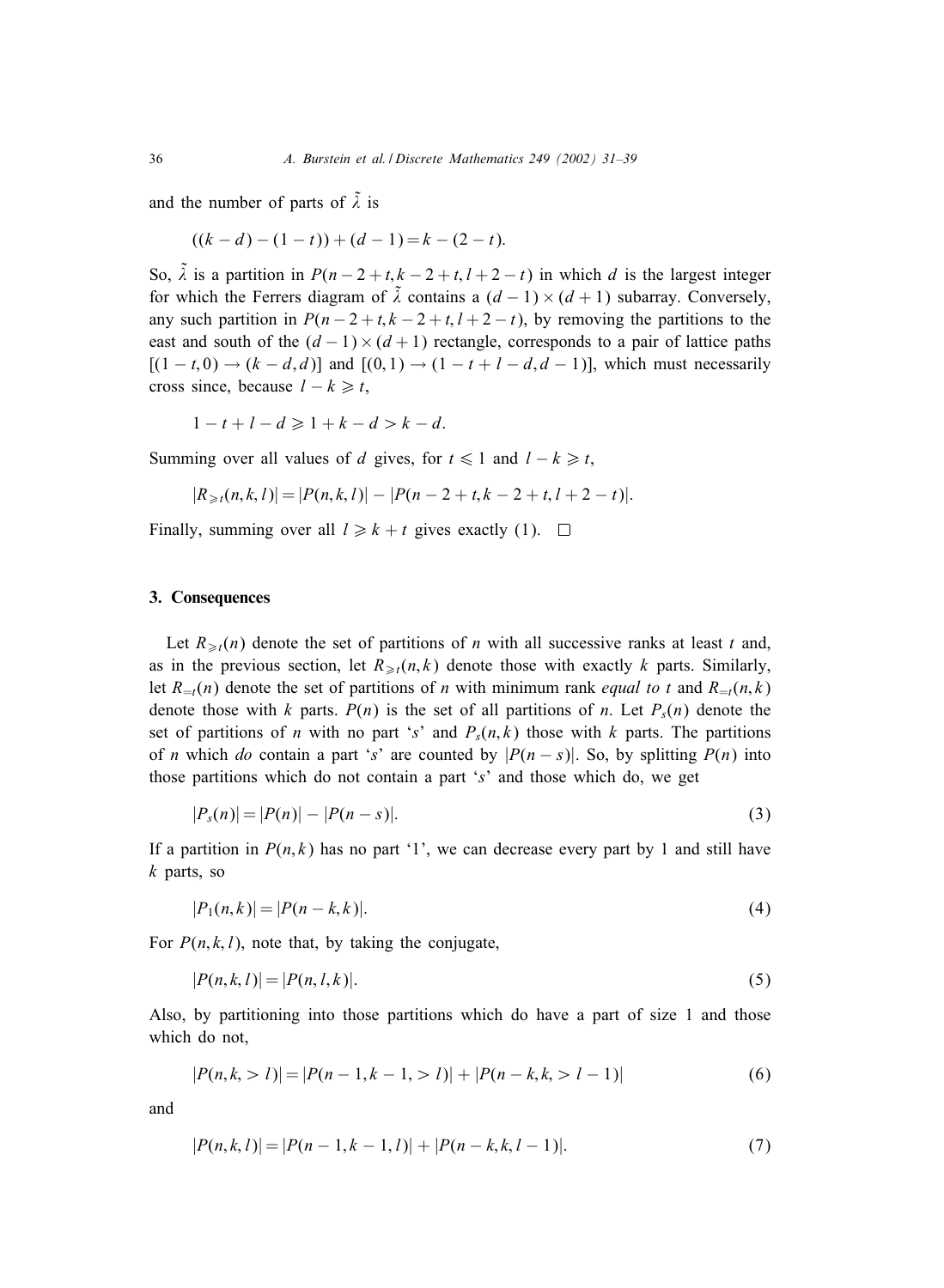Therefore, we can write for  $t < 1$ , applying the lattice path identity (1) for the second equality,

$$
|R_{=t}(n,k)| = |R_{\geq t}(n,k)| - |R_{\geq t+1}(n,k)|
$$
  
= |P(n,k, > k + t - 1)| - |P(n,k, > k + t)|  
+ |P(n + t - 1,k - 1 + t, > k + 1)|  
- |P(n + t - 2,k - 2 + t, > k + 1)|.

The first two terms on the right-hand side of the last equality give  $|P(n, k, k + t)|$  and applying  $(6)$  to the last two terms gives

$$
|R_{=t}(n,k)| = |P(n,k,k+t)| + |P(n-k,k-1+t, >k)|.
$$
\n(8)

**Theorem 3.**  $|R_{\geq 1}(n,k)| = |P(n-k,k)| = |P_1(n,k)|$ .

Proof.

$$
|R_{\geq 1}(n,k)| = |P(n,k, > k)| - |P(n-1,k-1, > k+1)| \text{ (from (1))}
$$
  
\n
$$
= |P(n,k,k+1)| + |P(n,k, > k+1)|
$$
  
\n
$$
-|P(n-1,k-1, > k+1)|
$$
  
\n
$$
= |P(n,k,k+1)| + |P(n-k,k, > k)| \text{ (applying (6) to second two terms)}
$$
  
\n
$$
= |P(n,k+1,k)| + |P(n-k,k, > k)| \text{ (from (5))}
$$
  
\n
$$
= |P(n-k,k, \leq k)| + |P(n-k,k, > k)| \text{ (removing } k \text{ in first term)}
$$
  
\n
$$
= |P(n-k,k)|.
$$

The last equality in the theorem follows from (4).  $\Box$ 

We can now prove the first corollary of the Andrews–Bressoud theorem.

**Proof of Corollary 1.** From Theorem 3, summing over  $k$ , and from (3) we get

$$
|R_{\geq 1}(n)| = |P_1(n)| = |P(n)| - |P(n-1)|. \qquad \Box
$$

We can also use the lattice path identity to prove the following four lemmas from [6] and the second corollary of the Andrews–Bressoud theorem.

**Lemma 1.** *For*  $t < 0$ ,  $|R_{=t}(n,k)| = |R_{=t+1}(n-1,k-1)|$ .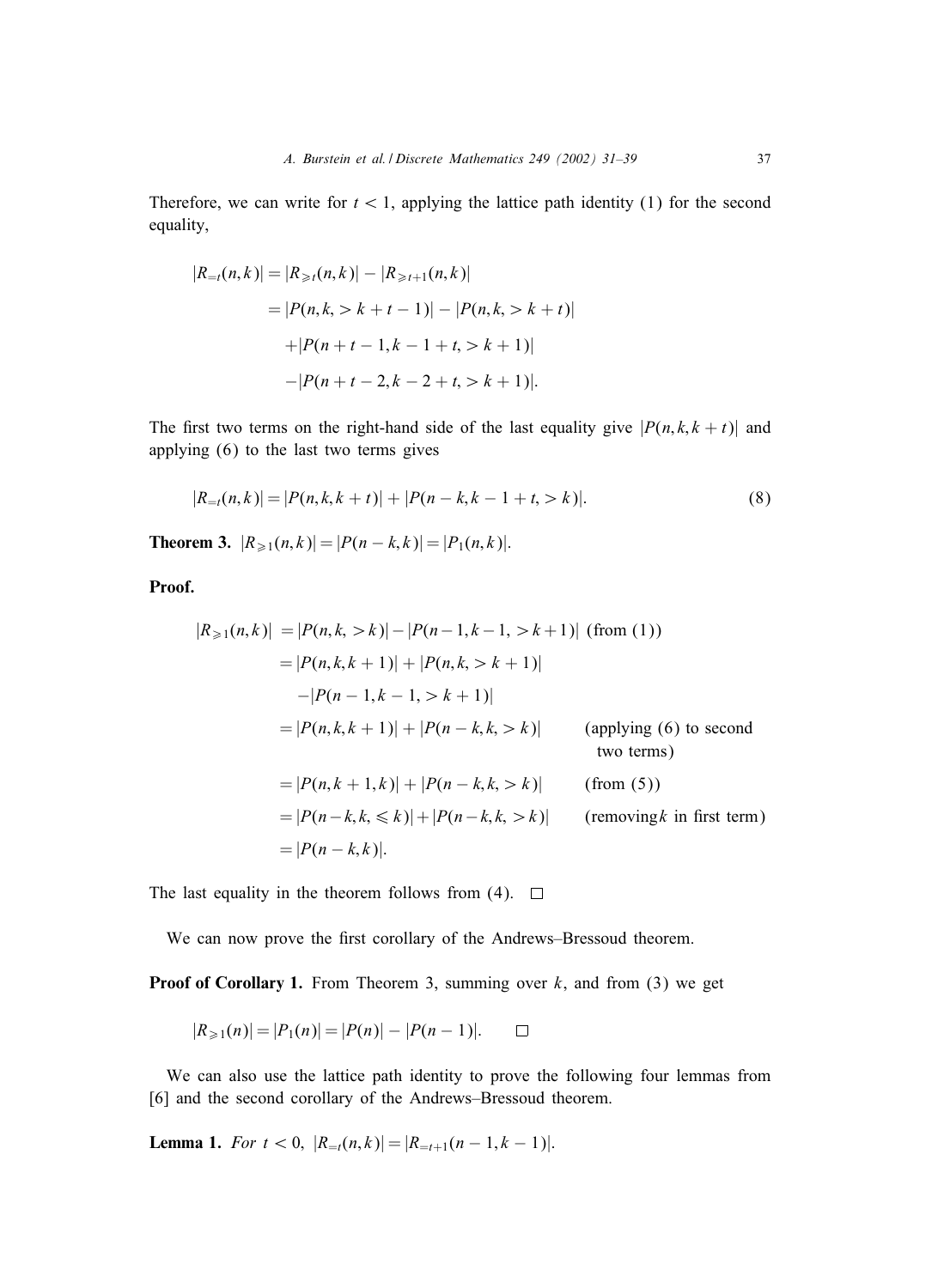Proof. From  $(8)$ ,

$$
|R_{=t}(n,k)| = |P(n,k,k+t)| + |P(n-k,k-1+t, > k)|.
$$

Thus, for  $t < 0$ ,

$$
|R_{=t+1}(n-1,k-1)| = |P(n-1,k-1,k+t)| + |P(n-k,k-1+t, > k-1)|.
$$

Use  $(7)$  on the first term of the right-hand side and split the second term into those that do and do not have largest part  $k$  to get

$$
|R_{=t+1}(n-1,k-1)| = |P(n,k,k+t)| - |P(n-k,k,k+t-1)|
$$
  
+|P(n-k,k-1+t,k)| + |P(n-k,k-1+t, > k)|  
= |P(n,k,k+t)| - |P(n-k,k-1+t,k)| \text{ from (5)}  
+|P(n-k,k-1+t,k)| + |P(n-k,k-1+t, > k)|  
= |P(n,k,k+t)| + |P(n-k,k-1+t, > k)|  
= |R\_{=t}(n,k)|. \quad \Box

Lemma 2.  $|R_{=0}(n,k)| = |R_{\geq 1}(n-1,k-1)|$ .

Proof. From  $(8)$ ,

$$
|R_{=0}(n,k)| = |P(n,k,k)| + |P(n-k,k-1, > k)|
$$
  
= |P(n-k,k-1, \le k)| + |P(n-k,k-1, > k)|  
= |P(n-k,k-1)|  
= |R\_{\ge 1}(n-1,k-1)| from Theorem 1.

**Lemma 3.** *For*  $t < 1$ ,  $|R_{=t}(n,k)| = |R_{\geq 1}(n-1+t,k-1+t)| = |P(n-k,k-1+t)|$ .

Proof. Repeated application of Lemma 1, followed by application of Lemma 2 gives the first equality. The second follows from Theorem 3.  $\Box$ 

Summing over  $k$  in Lemma 3 gives the following.

**Lemma 4.** *For*  $t \le 0$ ,  $|R_{=t}(n)| = |R_{\ge 1}(n-1+t)|$ .